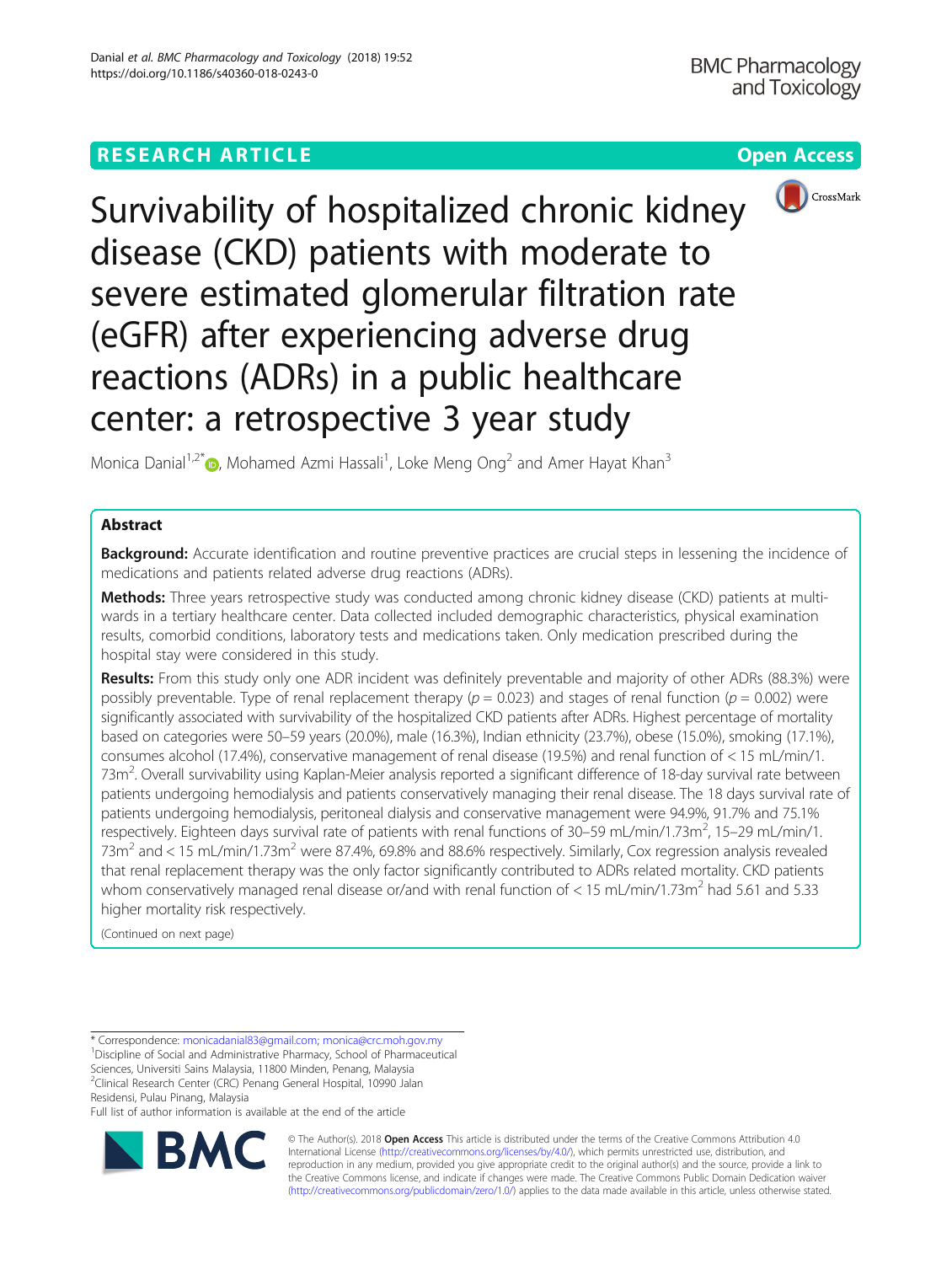#### (Continued from previous page)

Conclusion: Majority of the reported ADRs were possibly preventable. Renal replacement therapy and/or renal function were significant risk factors for mortality due to ADRs among hospitalized CKD patients stages 3 to 5. Clinician engagement, intensive resources and regular updates aided with online monitoring technology are needed for enhancing care and prevention of ADRs among CKD patients.

Keywords: Chronic kidney disease (CKD), Adverse drug reactions (ADRs), Preventable, Survival rate, Conservative management

### Background

Human body is an intricate system where myriad of biological interactions entangles into a network. Minor disruption in the network by a drug can cause diverse reactions including adverse drug reactions (ADRs). ADRs are caused by the drug interaction with undesired targets within our body  $[1]$  $[1]$ . In addition, complex underlying disease states of the human body also influences the drug-drug interaction thus contributing to ADRs. Moreover, factors like increase in the number and type of marketed drugs, increase in aging population, immunological factors (gender and pregnancy), pharmacokinetics differences, polypharmacy and urbanization  $[1-3]$  $[1-3]$  $[1-3]$  $[1-3]$  elevates the risk of ADRs. The most commonly reported ADRs causing drugs were NSAIDs, aspirin, anti-neoplastic, antipsychotics, diuretics and anti-arrhythmic [[4](#page-10-0)]. Tan et al. [[1](#page-10-0)] reviewed, that the top drug-induced toxicities were hepatotoxicity (21%), nephrotoxicity (7%), cardiotoxicity (7%), torsade (21%) and rhabdomyolysis (7%). Each drug prescription carries its own risks for causing ADRs, ranging the full spectrum of severity from cosmetic to severe mor-bidity and mortality due to patients specific reasons [\[5](#page-10-0)].

Clinically significant medications and patients related to ADRs were usually predicted and mostly preventable with few not preventable ADRs [\[6](#page-10-0)–[8\]](#page-10-0). Moreover, some of the newly introduced drugs' side effects were not fully documented hence would possibly exert severe deleterious impact during usage [[9](#page-10-0)]. In recent years, it was reviewed and reported that all drugs cause side effects, however the impact and severity vary and ranges from mild (for example: mild itching or mild headache) to severe (for example: severe rash, damage to vital organs, primarily the liver and kidneys and possibly even death). Therefore, precise diagnosis of ADRs is crucial to reduce preventable ADRs, which however remains a challenge among clinicians [\[7](#page-10-0)].

Causality assessment methods are primarily used in evaluating the medication related causality of ADRs [[10](#page-10-0), [11\]](#page-10-0). These methods traditionally utilize three approaches such as expert judgement, probabilistic method and algorithm method. More recent approaches are genetic algorithm, Liverpool algorithm and pediatric algorithm [[12](#page-10-0)]. Severity is used for quantification of discomfort grades. Hatwig and colleague [[13](#page-10-0)] developed a scale for assessing the severity of ADRs. Classification on severity are mild (slightly bothersome; relieved with symptomatic treatment), moderate (bothersome, interferes with activities; only partially relieved with symptomatic treatment) and severe (prevents regular activities; not relieved with symptomatic treatment) [[14](#page-10-0)–[16](#page-10-0)]. ADRs preventability are determined by ADRs types which ranges from type A till type D. Type A or Type 1 (augmented) reactions results from an exaggeration of a drug's normal pharmacological actions when common therapeutic dose administered. Type A is usually dose dependent. Type B or Type 2 (bizarre) are ADRs that occurs as novel response not expected from known pharmacological action [[17\]](#page-10-0). Type C (chronic) ADRs includes adaptive changes, rebound phenomena and other long-term effects. Type D (delayed) reactions are carcinogenesis, affecting reproduction such as impaired fertility and adverse effects on the foetus during early or later stages of pregnancy and drug availability in breast milk [\[16\]](#page-10-0).

Chronic kidney disease (CKD) is a major health burden that amplifies the risk for adverse events [[18,](#page-10-0) [19](#page-10-0)]. CKD is independently associated with increased adverse risks including kidney failure, cardiovascular events and all-cause mortality [\[19](#page-10-0), [20\]](#page-10-0). An eight-year (1999–2006) retrospective study conducted in the United States revealed that there were more than 2 million deaths which were attributed as ADR-related deaths [\[3](#page-10-0)]. Additionally, Pirmohamed et al. [\[21\]](#page-10-0) reported high incidence of in-hospital ADRs which was about 14.7%. Therefore it is beneficial to evaluate patients risk factors for ADRs individually. For minimization of ADRs events, understanding and knowledge on prescribed drug metabolization mechanisms, magnitude and probable ADRs is essentially to be equipped by the healthcare professionals. Thus, these will establish safe medication prescription practices which stresses cautious consideration of the benefits and risks of concomitant medications [\[22](#page-10-0)]. Therefore, this study aimed to assess the causality, severity and preventability of ADRs among hospitalized CKD patients with estimated glomerular filtration rate (eGFR) value of  $<$  60 ml/min/1.73m<sup>2</sup>. Additionally, risk factors for mortality due to ADRs were also evaluated.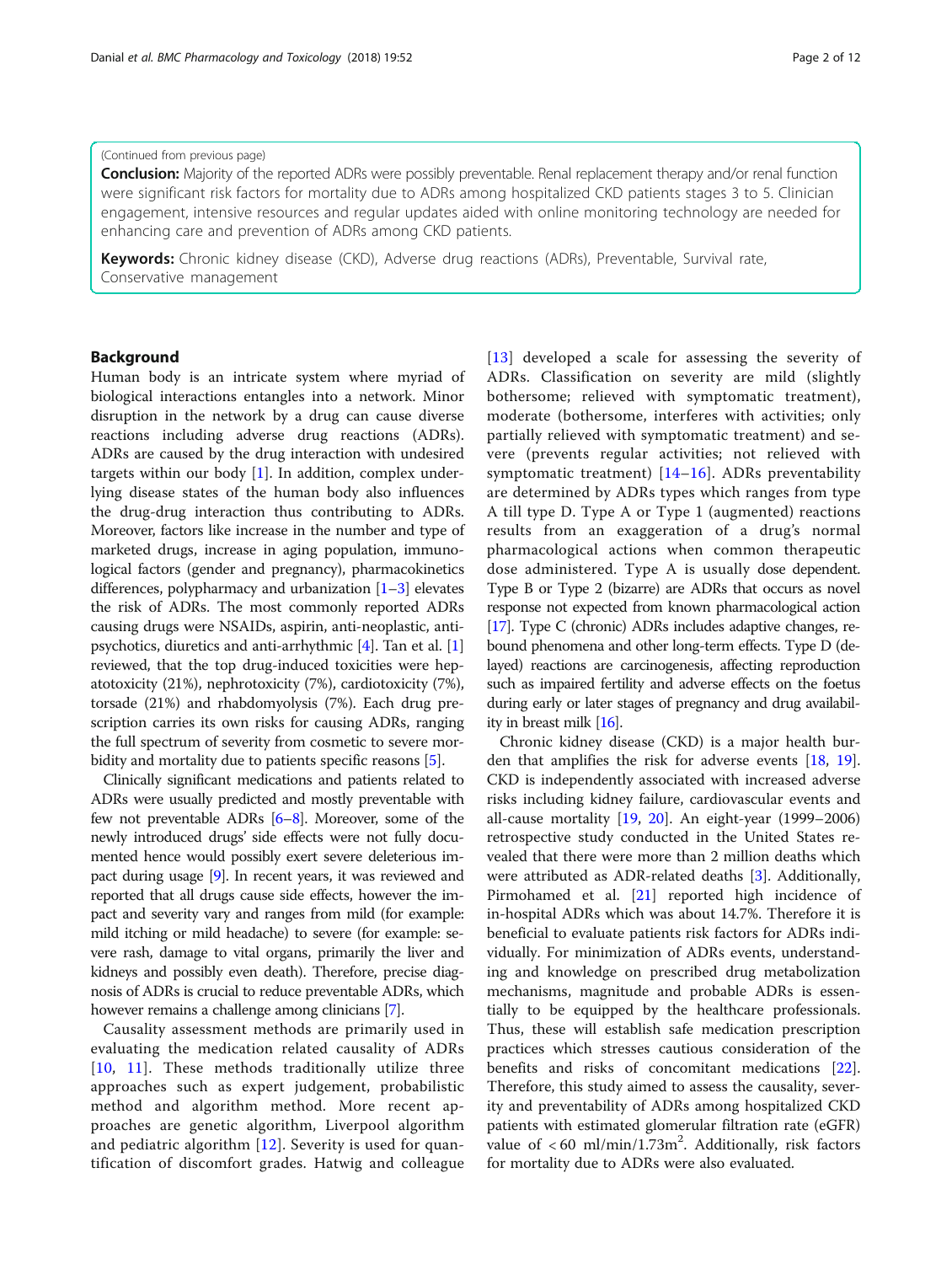### Methods

#### Study design and participants

This a 3 years retrospective observational study conducted in Penang General Hospital. It is the seconds largest General Hospital in Malaysia. A total of 1070 medical records of patients experienced ADRs from various wards for the duration of 3 years (January 1, 2014 till December 31, 2016) were screened. CKD patients stages 3–5 (eGFR< 60 ml/min/  $1.73m<sup>2</sup>$ ) with stable serum creatinine (sCr) values during the initial days of admission and experienced ADRs during hospitalization were the primary inclusion criteria of this study. The sCr value obtained during the first day of admission were used to estimate the glomerular filtration rate (GFR). Additional inclusion criteria were patient aged ≥18 years old and admitted for more than 24 h. Medical records which were dubious and incomplete and ward admission due to ADRs or acute kidney injury (AKI) were excluded from this study. Only 160 patients were selected after subsequent screening and identification of records that met the inclusion and exclusion criteria. From the total number of the patient records finally selected, 132 patients survived and 28 patients did not survive ADRs during hospitalization. Prior to study commencement, ethical approval was obtained from Medical Research & Ethics Committee (MREC), Ministry of Health Malaysia (MOH). Study approval number: NMRR-15-1810-28,375(IIR).

### Estimation of renal function

For each patient, the sCr value was measured at admission using the standardized GFR method in the hospital laboratory department. The eGFR was then calculated from serum creatinine value using the chronic kidney disease epidemiology collaboration (CKD-EPI) equation [[23](#page-10-0)]. Stages of CKD included in this study were 3A eGFR 45–59 mL/min/1.73 m<sup>2</sup>, 3B eGFR 30–44 mL/min/1.73 m<sup>2</sup>, 4 eGFR 15–29 mL/min/1.73  $m^2$  and 5 eGFR < 15 mL/min/  $1.73$  m<sup>2</sup>. Based on the type of renal replacement therapy, patients with end stage renal disease (ESRD) were divided into hemodialysis, peritoneal dialysis and patients not undergoing any type of dialysis (will be termed as 'conservative management or conservatively managed renal disease' in subsequent sections).

### Data collection

For each patient, data was collected retrospectively from the patients' medical records using a standardized form. Data collected included (a) demographic characteristics such as age and sex; (b) physical examination results such as blood pressure and weight (c) comorbid conditions such as diabetes, hypertension, vascular disease, heart failure, atrial fibrillation and anemia (d) laboratory tests such as serum and biochemical parameters and (e) medications taken before admission, during hospitalization and medications prescribed at discharge. Only medications prescribed during the hospitalization were considered in this study.

#### Identifications of ADRs

The primary outcome of this study was to determine the incidence and patterns of ADRs among hospitalized CKD patients stages 3 to 5. Identification of adverse drug reaction (ADR) event was done using a 3-step identification process (trigger list/ physician order, confirmation by an independent reviewer and assessment of causality, severity and preventability of identified ADRs by experienced pharmacist). In this study, ADRs was defined according to Edwards and Aronson [[24\]](#page-10-0). Suspected ADRs were then classified based on the system developed by Rawlin and Thompson [\[25\]](#page-10-0). For each suspected ADR, information collected were (a) date start and end of ADR (b) the probable ADRs causative drugs, administered dosage and frequency (c) physical examination and laboratory results (d) reported adverse outcomes such as dizziness and rash. The beginning of the ADR was the date of the clinical or biological diagnosis of the ADR. The end of the ADR was the date of normalization of the effect which was obtained from the ADR reporting form and justified with the date of laboratory examination with normal results or the disappearance of clinical symptoms reported by physicians and pharmacist. If the end date of ADR and the date of the patient demise was reported on the same day therefore the cause of death is regarded as due to ADRs. The ADRs lasted from 1 day to several weeks. Major drug classes that attributed to ADRs were anti-infective, anti-hypertensive, analgesic, statins and anti-diabetic. Furthermore, anti-infectives contributed to highest number of mortality in this study (Danial M, Hassali AMA, Ong LM and Khan AH. Direct cost associated with adverse drug reactions among hospitalized chronic kidney patients in a public healthcare facility: A retrospective 3 year study, submitted).

### Assessment of causality, preventability and severity of ADRs

Assessment of ADRs were done based on causality, severity and preventability. The drug related causality was assessed by using Naranjo algorithm [[26](#page-10-0)]. Only definite and probable ADRs were considered for further assessment. The severity of ADRs were then scored using Hartwig and Siegel [\[13](#page-10-0)] scale into mild, moderate or severe. Preventability of ADRs were determined using Hallas et al. [\[27](#page-10-0)] criteria into definitely preventable, possibly preventable and non-preventable. The overall incidence of ADRs were defined as the total number of patients who suffered ADRs during hospitalization in relation to the total number of patients admitted to various wards during the 3-year study period.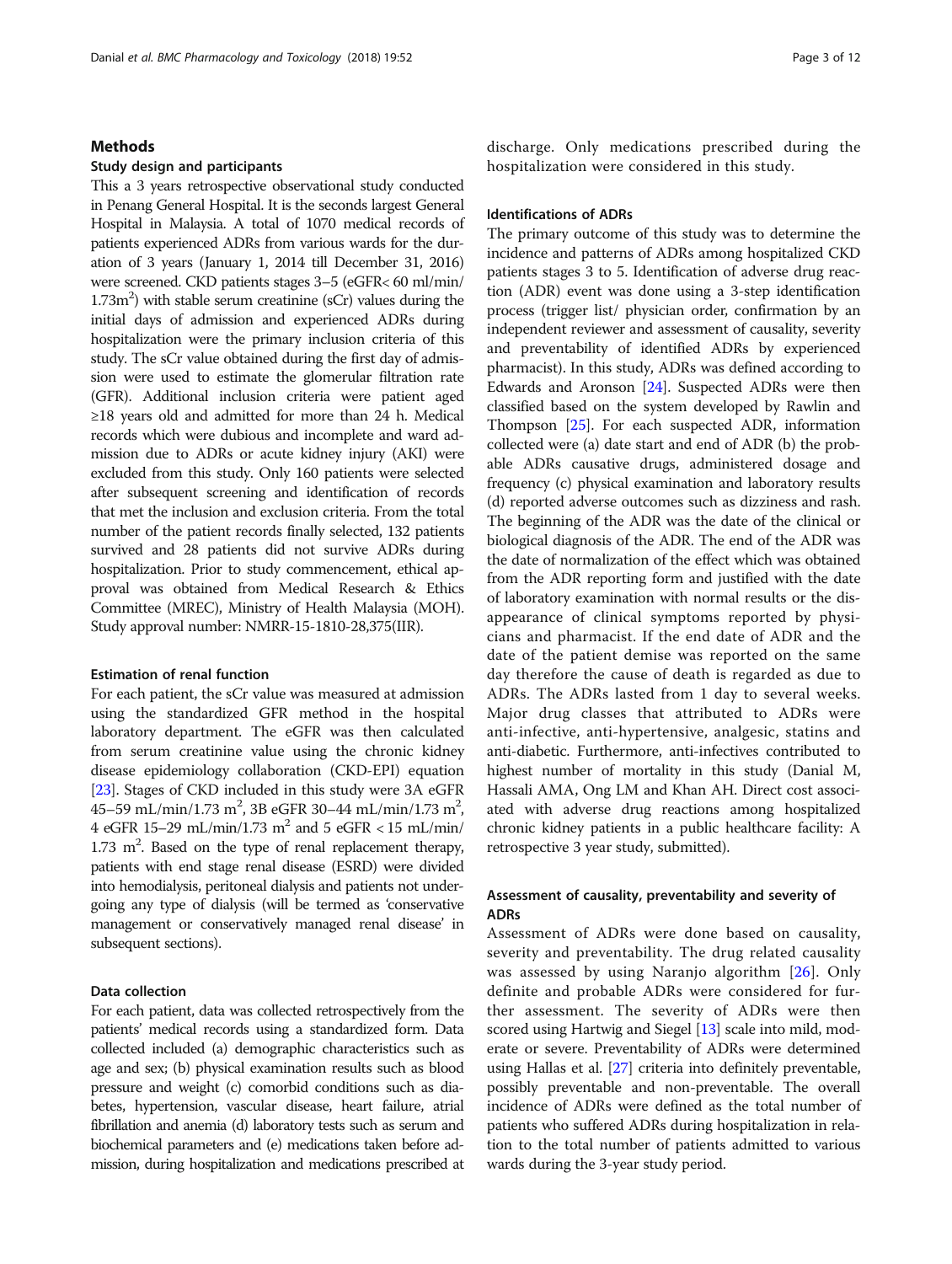### Statistical analysis

For the purpose of descriptive analysis, baseline characteristics of patients with ADRs were analyzed using either chi-square test for categorical variables and t-test or Mann-Whitney test, depending on the skewness of data, for continuously distributed variables. The Cox regression analysis was used to estimate of the relative risk of having an ADR during hospital stay in relation to stages of renal function (stages 3 to 5) or for ESRD in relation to the three types of renal replacement therapy (hemodialysis, peritoneal dialysis and conservative management). The Cox regression model is the most frequently used model for analyzing time-to-event data [\[28\]](#page-10-0). In this case, the time from hospital admission to day on which the ADR occurred was considered as the time to event and the outcome of the model is either survival or death. The advantage of using Cox regression model is the ability to censor patients who fail to reach the study end-point [\[29\]](#page-10-0). In this case, patients who survived of an ADR during the hospitalization were censored. The hazard ratio is the probability that a patient survived the event or the outcome to a certain time point [[29](#page-10-0)]. The hazard ratio survival of the ADR event was reported graphically using the Kaplan-Meier estimates, plotting the logminus survival function over time. The log-rank test was used to investigate the association with the outcome. All analysis was performed using SPSS (version 22; SPSS Inc., Chicago, IL). Two-sided  $p$ -values of less than 0.05 were considered statistically significant.

#### Results

### Baseline characteristics of patients

Baseline characteristic of patients were similar as reported in (Danial M, Hassali AMA, Ong LM and Khan AH. Direct cost associated with adverse drug reactions among hospitalized chronic kidney patients in a public healthcare facility: A retrospective 3 year study, submitted). CKD patients were grouped into survived  $(n = 132)$  and whom did not survive after ADRs  $(n = 28)$  event during hospitalization. Majority of the study patients were Chinese; male; aged  $\geq 60$  years; with eGFR value of < 15 mL/min/  $1.73m<sup>2</sup>$  and conservatively managed the renal disease (Table 1). Furthermore, the CKD patients were reported to have comorbidities primarily such as diabetes, dyslipidaemia and hypertension. Additionally, it was reported that they consumed  $\geq 23$  of total number of medications (Danial M, Hassali AMA, Ong LM and Khan AH: Development of a mortality score to assess risk of adverse drug reactions among hospitalized patients with moderate to severe chronic kidney disease, submitted).

#### Causality assessment of ADRs

Based on Naranjo scale there were 25 (15.6%) definite, 78 (48.8%) probable, 56 (35.0%) possible and 1(0.6%) doubtful ADRs respectively (Fig. [1\)](#page-4-0). Cumulatively, the

|             | Table 1 Demographic characteristics of the study participants |  |  |
|-------------|---------------------------------------------------------------|--|--|
| $(n = 160)$ |                                                               |  |  |

| Characteristics                             | n(%)      | Survived<br>$(n = 132)$ | Died<br>$(n = 28)$ |
|---------------------------------------------|-----------|-------------------------|--------------------|
| Demographics                                |           |                         |                    |
| Age                                         |           |                         |                    |
| $\leq$ 49 years                             | 41 (25.6) | 34 (21.3)               | 7(4.4)             |
| 50-59 years                                 | 40 (25.0) | 32(20.0)                | 8(5.0)             |
| $\geq 60$ years                             | 79 (49.4) | 66(41.3)                | 13(8.1)            |
| Gender                                      |           |                         |                    |
| Male                                        | 92 (57.5) | 77(48.1)                | 15(9.4)            |
| Female                                      | 68 (42.5) | 55(34.4)                | 13(8.1)            |
| Ethnicity                                   |           |                         |                    |
| Malay                                       | 52 (32.5) | 44(27.5)                | 8(5.0)             |
| Chinese                                     | 68 (42.5) | 57(35.6)                | 11(6.9)            |
| Indian                                      | 36(25.0)  | 27(18.1)                | 9(5.6)             |
| Currently or previously smoking             | 41(25.6)  | 34(21.3)                | 7(4.4)             |
| Currently or previously consumed<br>alcohol | 23(14.4)  | 19(11.9)                | 4(2.5)             |
| Renal Replacement Therapy                   |           |                         |                    |
| Haemodialysis                               | 61(38.1)  | 52(32.5)                | 9(5.6)             |
| Peritoneal dialysis                         | 12(7.5)   | 10(6.3)                 | 2(1.3)             |
| Conservative management                     | 87 (54.4) | 70(43.8)                | 17(10.6)           |
| Renal Function                              |           |                         |                    |
| 30-59 mL/min/1.73m <sup>2</sup>             | 49 (30.6) | 46(28.7)                | 3(1.9)             |
| 15-29 mL/min/1.73m <sup>2</sup>             | 29 (18.1) | 22(13.8)                | 7(4.4)             |
| $<$ 15 mL/min/1.73m <sup>2</sup>            | 82 (51.2) | 64(40.0)                | 18(11.3)           |

definite and probable ADRs accounted for 103 (64.4%) of the total ADRs. Subsequently, type A accounted for 89 (86.4%) ADRs as per the Rawlin and Thompson classification system. Preventability assessment using Hallas et al. [[27\]](#page-10-0) criteria indicated that only one ADR incident was definitely preventable, 91 (88.3%) were possibly preventable and 11 (10.7%) of incidence were non-preventable. Cumulatively, preventable ADRs were about 92 (89.3%) (Table [2\)](#page-4-0). Severity assessment using modified Hartwig and Siegel scale categorized 14 (13.6%) severe, 61 (59.2%) moderate and 28 (27.2%) mild ADRs (Table [3](#page-4-0)).

### Logistic regression

Categories that were more prone for mortality after ADR events were patients aged 50–59 years (20.0%); male (16.3%), Indian ethnicity (23.7%); obese (15.0%); with current or past history of smoking (17.1%); with current or past history of alcohol consumption (17.4%); conservatively managed renal disease (19.5%) and with renal function of  $\langle 15 \text{ mL/min}/1.73 \text{m}^2 \rangle$  (Table [4\)](#page-5-0). The multiple logistic regression values indicated that the age category of 50–59 years had 2.05 (95% CI 0.57–7.34)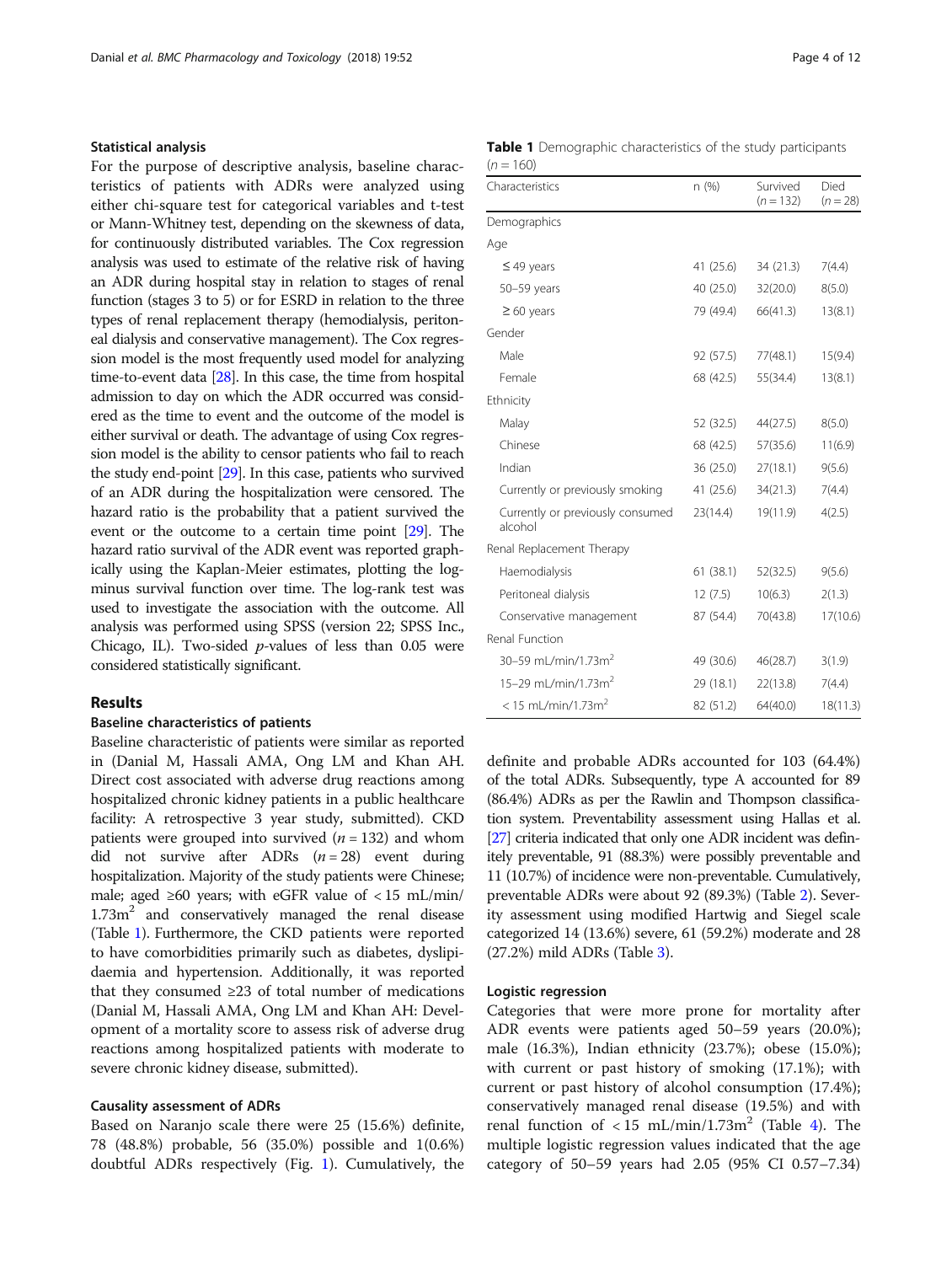<span id="page-4-0"></span>

higher rates of not surviving ADRs compared to age categories of  $\leq 49$  years and  $\geq 60$  years old. Additionally, males had higher mortality rate than females. Indian ethnicity had 2.59 (95% CI 0.77–8.72) higher death rates compared to Malay and Chinese ethnicity. Lowest mortality rate was reported in Chinese ethnicity (OR: 0.70; 95% CI 0.20–2.44). BMI category obese (OR: 1.34; 95% CI 0.18–9.71) had higher rates of mortality compared to overweight, normal and underweight after ADRs. CKD patients with current or past history of smoking and alcohol consumption had higher death rates with OR: 1.19 (95% CI 0.32–4.47) and OR: 1.06 (95% CI 0.21–5.46) respectively. Furthermore, patients whom conservatively managed their renal disease had higher death rate (OR: 5.90; 95% CI 1.63–21.34) compared to those undergoing peritoneal dialysis and hemodialysis. Similarly, CKD patients with renal function of  $< 15$  mL/min/1.73m<sup>2</sup> recorded highest mortality rate (OR: 22.37; 95% CI 3.99–125.31) in its category. Overall, types of renal replacement therapy ( $p = 0.023$ ) and renal function ( $p = 0.002$ ) were significant factors that influenced the survivability of the hospitalized CKD patients after ADRs.

| Table 2 Classification and preventability assessment of the ADRs |
|------------------------------------------------------------------|
|------------------------------------------------------------------|

| Assessments of ADRs                 | $No.*$ | $(\% )$ |
|-------------------------------------|--------|---------|
| Classification of ADR based on;     |        |         |
| <sup>a</sup> Type A                 | 89     | 86.4    |
| <sup>a</sup> Type B                 | 14     | 13.6    |
| <sup>b</sup> Definitely preventable | 1      |         |
| <sup>b</sup> Possibly preventable   | 91     | 88.3    |
| <sup>b</sup> Non-preventable        | 11     | 107     |

Abbreviations: ADR, adverse drug reaction

\*The total number of definite or probable ADRs,  $n = 103$ <br><sup>a</sup> Type A and Type B ADR are classified based on Rawlin and Thompson (1991)

<sup>b</sup> Definitely preventable, Possibly preventable and Non-preventable are classified based on Hallas et al. [\[27](#page-10-0)]

### Kaplan-Meier overall survivability

The Kaplan-Meier overall survivability analysis performed indicated 85.0% survival for the duration of 18 days (Fig. [2](#page-6-0)). The Kaplan-Meier survival analysis revealed the differences in survival after ADRs among patients with different renal replacement therapy. Eighteen days survival rates of patients undergoing hemodialysis, peritoneal dialysis and conservative management were 94.9%, 91.7% and 75.1% respectively. However, no survival differences were observed in categories of age, gender, ethnicity, BMI, smoking status, alcohol consumption status and renal function. Eighteen days survival rates of age groups ≤49 years,

Table 3 Severity assessment of the ADRs

| Level         | Description                                                                                                                                                                                          | Scale       | $No.*$ | (9/6)    |
|---------------|------------------------------------------------------------------------------------------------------------------------------------------------------------------------------------------------------|-------------|--------|----------|
| 1             | An ADR occurs but requires no change in<br>treatment with the suspected drug.                                                                                                                        | Mild        | 7      | 6.8      |
| $\mathcal{P}$ | The ADR requires that the suspected drug<br>be withheld, discontinued or otherwise<br>changed. No changed antidote or other<br>treatment is required, and there is no<br>increase in length of stay. | Mild        | 21     | 20.4     |
| 3             | The ADR requires that the suspected drug<br>be withheld, discontinued or otherwise<br>changed, and/or an antidote or other<br>treatment is required, and there is no<br>increase in length of stay.  | Moderate 31 |        | 30.1     |
| 4             | a) Any level 3 ADR that increases length<br>of stay by at least one day, or (b) The<br>ADR is the reason for admission                                                                               | Moderate    | 30     | 29.1     |
| 5             | Any level 4 ADR that requires intensive<br>medical care.                                                                                                                                             | Severe      | 13     | 12.6     |
| 6             | The adverse reaction causes permanent<br>harm to the patient.                                                                                                                                        | Severe      | 0      | $\Omega$ |
| 7a            | The adverse reaction indirectly linked to<br>the death of patient.                                                                                                                                   | Severe      | 1      | 1.0      |
| 7b            | The adverse reaction directly linked to the Severe<br>death of patient.                                                                                                                              |             | 0      | $\Omega$ |

Abbreviations: ADR, adverse drug reaction

\*The total number of definite or probable ADRs,  $n = 103$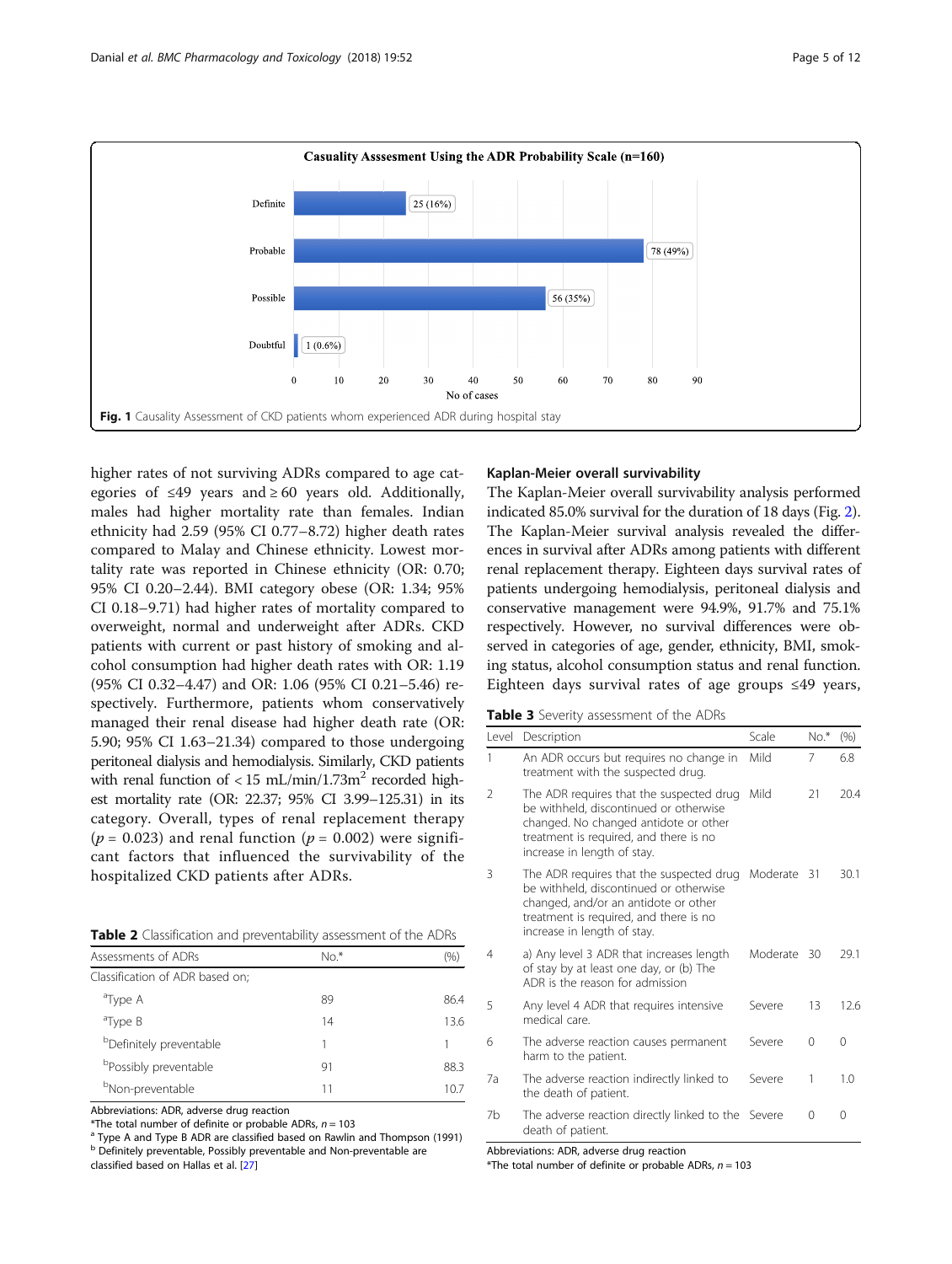| Variables                        | Survived N(%) | Died N(%)  | Crude OR      | (95% CI)      | $p$ -value <sup>a</sup> | Adj. OR       | (95% CI)       | $p$ -value <sup><math>k</math></sup> |
|----------------------------------|---------------|------------|---------------|---------------|-------------------------|---------------|----------------|--------------------------------------|
| Age category                     |               |            |               |               |                         |               |                |                                      |
| $\leq$ 49 years                  | 34 (82.9%)    | 7 (17.1%)  | $1.00$ (ref.) |               | 0.888                   | $1.00$ (ref.) |                | 0.490                                |
| 50-59 years                      | 32 (80.0%)    | 8 (20.0%)  | 1.21          | (0.40, 3.73)  | 0.735                   | 2.05          | (0.57, 7.34)   |                                      |
| $\geq 60$ years                  | 66 (83.5%)    | 13 (16.5%) | 0.96          | (0.35, 2.62)  | 0.931                   | 1.14          | (0.35, 3.66)   |                                      |
| Gender                           |               |            |               |               |                         |               |                |                                      |
| Male                             | 77 (83.7%)    | 15 (16.3%) | $1.00$ (ref.) |               | 0.644                   | $1.00$ (ref.) |                | 0.829                                |
| Female                           | 55 (80.9%)    | 13 (19.1%) | 1.21          | (0.54, 2.75)  |                         | 0.88          | (0.28, 2.75)   |                                      |
| Ethnicity                        |               |            |               |               |                         |               |                |                                      |
| Malay                            | 44 (84.6%)    | 8 (15.4%)  | $1.00$ (ref.) |               | 0.544                   | $1.00$ (ref.) |                | 0.108                                |
| Chinese                          | 57 (83.8%)    | 11 (16.2%) | 1.06          | (0.39, 2.86)  | 0.906                   | 0.70          | (0.20, 2.44)   |                                      |
| Indian                           | 29 (76.3%)    | 9(23.7%)   | 1.71          | (0.59, 4.93)  | 0.324                   | 2.59          | (0.77, 8.72)   |                                      |
| <b>BMI</b> category              |               |            |               |               |                         |               |                |                                      |
| Underweight                      | 14 (82.4%)    | 3 (17.6%)  | $1.00$ (ref.) |               | 0.917                   | $1.00$ (ref.) |                | 0.825                                |
| Normal                           | 58 (84.1%)    | 11 (15.9%) | 0.89          | (0.22, 3.60)  | 0.865                   | 0.82          | (0.17, 4.05)   |                                      |
| Overweight                       | 43 (79.6%)    | 11 (20.4%) | 1.19          | (0.29, 4.90)  | 0.806                   | 1.33          | (0.27, 6.56)   |                                      |
| Obese                            | 17 (85.0%)    | 3 (15.0%)  | 0.82          | (0.14, 4.74)  | 0.828                   | 1.34          | (0.18, 9.71)   |                                      |
| Smoking                          |               |            |               |               |                         |               |                |                                      |
| No                               | 98 (82.4%)    | 21 (17.6%) | $1.00$ (ref.) |               | 0.934                   | $1.00$ (ref.) |                | 0.800                                |
| Yes                              | 34 (82.9%)    | 7 (17.1%)  | 0.96          | (0.38, 2.46)  |                         | 1.19          | (0.32, 4.47)   |                                      |
| Alcohol consumption              |               |            |               |               |                         |               |                |                                      |
| No                               | 113 (82.5%)   | 24 (17.5%) | $1.00$ (ref.) |               | 0.988                   | $1.00$ (ref.) |                | 0.943                                |
| Yes                              | 19 (82.6%)    | 4 (17.4%)  | 0.99          | (0.31, 3.18)  |                         | 1.06          | (0.21, 5.46)   |                                      |
| Renal replacement therapy        |               |            |               |               |                         |               |                |                                      |
| Hemodialysis                     | 52 (85.2%)    | 9 (14.8%)  | $1.00$ (ref.) |               | 0.751                   | $1.00$ (ref.) |                | $0.023*$                             |
| Peritoneal dialysis              | 10 (83.3%)    | 2 (16.7%)  | 1.16          | (0.22, 6.17)  | 0.866                   | 1.21          | (0.21, 6.940)  |                                      |
| Conservative management          | 70 (80.5%)    | 17 (19.5%) | 1.40          | (0.58, 3.40)  | 0.453                   | 5.90          | (1.63, 21.34)  |                                      |
| Renal function                   |               |            |               |               |                         |               |                |                                      |
| 30-59 mL/min/1.73m <sup>2</sup>  | 46 (93.9%)    | $3(6.1\%)$ | $1.00$ (ref.) |               | 0.062                   | $1.00$ (ref.) |                | $0.002*$                             |
| 15-29 mL/min/1.73m <sup>2</sup>  | 22 (75.9%)    | 7(24.1%)   | 4.88          | (1.15, 20.69) | 0.032                   | 8.90          | (1.76, 44.94)  |                                      |
| $<$ 15 mL/min/1.73m <sup>2</sup> | 64 (78.0%)    | 18 (22.0%) | 4.31          | (1.20, 15.51) | 0.025                   | 22.37         | (3.99, 125.31) |                                      |

<span id="page-5-0"></span>Table 4 Factors associated with survivability after ADR events using simple logistic and multiple regression

Note: <sup>a</sup>Simple Logistic Regression;<br><sup>b</sup>Multiple Logistic Regression;

Multiple Logistic Regression;

Crude OR = Crude Odds Ratio;

Adj. OR = Adjusted Odds Ratio;

95% CI = 95% confidence interval

 $*_p$  value $< 0.05$ 

50–59 years and ≥ 60 years were 86.2%, 85.6% and 84.2% respectively. Eighteen days survival rates based on gender were 84.7% male and 85.5% female. Eighteen days survival rates based on ethnic groups were 86.1% Malay, 80.0% Chinese and 94.7% Indian. Eighteen days survival rate of patients based on BMI categories were 63.0% underweight, 92.0% normal, 73.0% overweight and 93.8% obese. Eighteen days survival rate of patients based smoking status were 84.5% non-smokers and 86.6% smokers. Eighteen days survival rate of patients-based alcohol consumption were 84.5% no and 87.7% yes. Eighteen days survival rate of patients with renal functions of 30-59 mL/min/1.73m<sup>2</sup>, 15-29 mL/min/  $1.73$ m<sup>2</sup> and < 15 mL/min/1.73m<sup>2</sup> were 87.4%, 69.8% and 88.6% respectively (Table [5](#page-7-0)).

### Cox regression

The Cox regression analysis revealed that only renal replacement therapy contributed significantly to mortality associated with ADRs among CKD patients. Factors such as age, gender, ethnicity, BMI, smoking status, alcohol consumption status and renal function were not significantly linked to mortality due to ADRs among CKD patients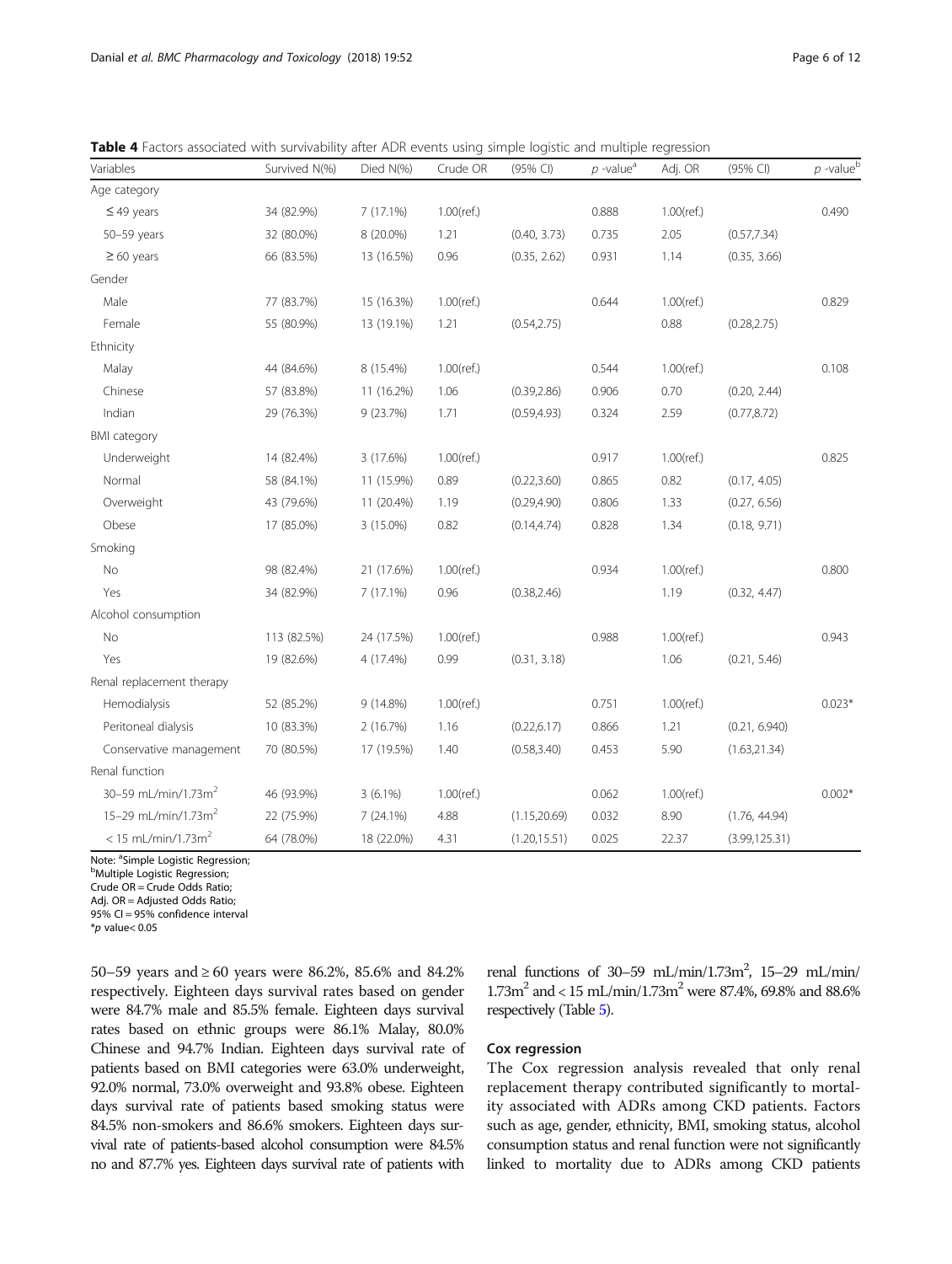<span id="page-6-0"></span>

(Table [6\)](#page-8-0). CKD patients whom were conservatively managing their renal disease had 5.61 more risk of dying compared to those whom were undergoing hemodialysis. Additionally, lowest risk of mortality (0.61) were observed in patients undergoing peritoneal dialysis. In terms of renal function, CKD patients with renal function of  $< 15$  mL/min/  $1.73m<sup>2</sup>$  had 5.33 higher risk of mortality compared to patients with renal function of 30–59 mL/min/1.73m<sup>2</sup> and 2.91 higher risk of mortality compared to patients with renal function of  $30-59$  mL/min/1.73m<sup>2</sup>.

### Hazard ratio

Age group of 50–59 years old had higher risk of dying (HR: 1.08) compared to ≤49 years and ≥ 60 years old. Additionally, male had higher risk of dying (HR: 1.00) compared to females. Indian patients (HR: 1.05) had higher mortality risk compared to Malay and Chinese patients. Overweight patients had higher risk of dying (HR: 1.47) compared to underweight, normal and obese CKD patients. Non-smokers (HR: 1.00) and patients with current or past history alcohol consumption (HR: 1.01) had higher mortality risk after ADRs during hospitalization compared their respective group categories.

### **Discussions**

Identification of ADRs among CKD patients will be useful in clinical practice as to implement appropriate care aimed at reducing the number of ADRs. Survival estimation studies are vital for the prediction of impending disease burden, redirection in approaches of disease screening and planning of clinical trials both intervention and observational studies, thus paving ways for more successful understanding among public, healthcare providers and policy makers [\[30](#page-10-0)].

Based on our study, in Penang General Hospital yearly about 13.5% of hospitalized CKD patients stages 3 to 5 experienced ADRs. Our findings were similar with metaanalysis study conducted by Lazarou et al. [\[31\]](#page-10-0) where they reported that 10.9% of patients experienced ADRs of all severities as inpatients and another study by Davies et al. [\[32\]](#page-10-0), which estimated that between 10 and 20% of patients experienced ADRs during hospitalization. Moreover, from our study about 88% of ADRs were possibly preventable. Similar results were reported by Chan et al. [[33](#page-10-0)], where it was reported that 50% of ADR were preventable. Preventable ADRs were commonly associated with prescription of diuretics, antiplatelet, anticoagulant, antidiabetic and NSAIDs drugs to the patients [\[34,](#page-10-0) [35\]](#page-10-0).

Severity assessment using the Hartwig and Siegal indicated that nearly 27% of ADRs scored mild and nearly 60% of ADRs scored at level 3 or below on the Hartwig scale. This indicated that remedial action was performed to treat the ADRs as reported in the patients' medical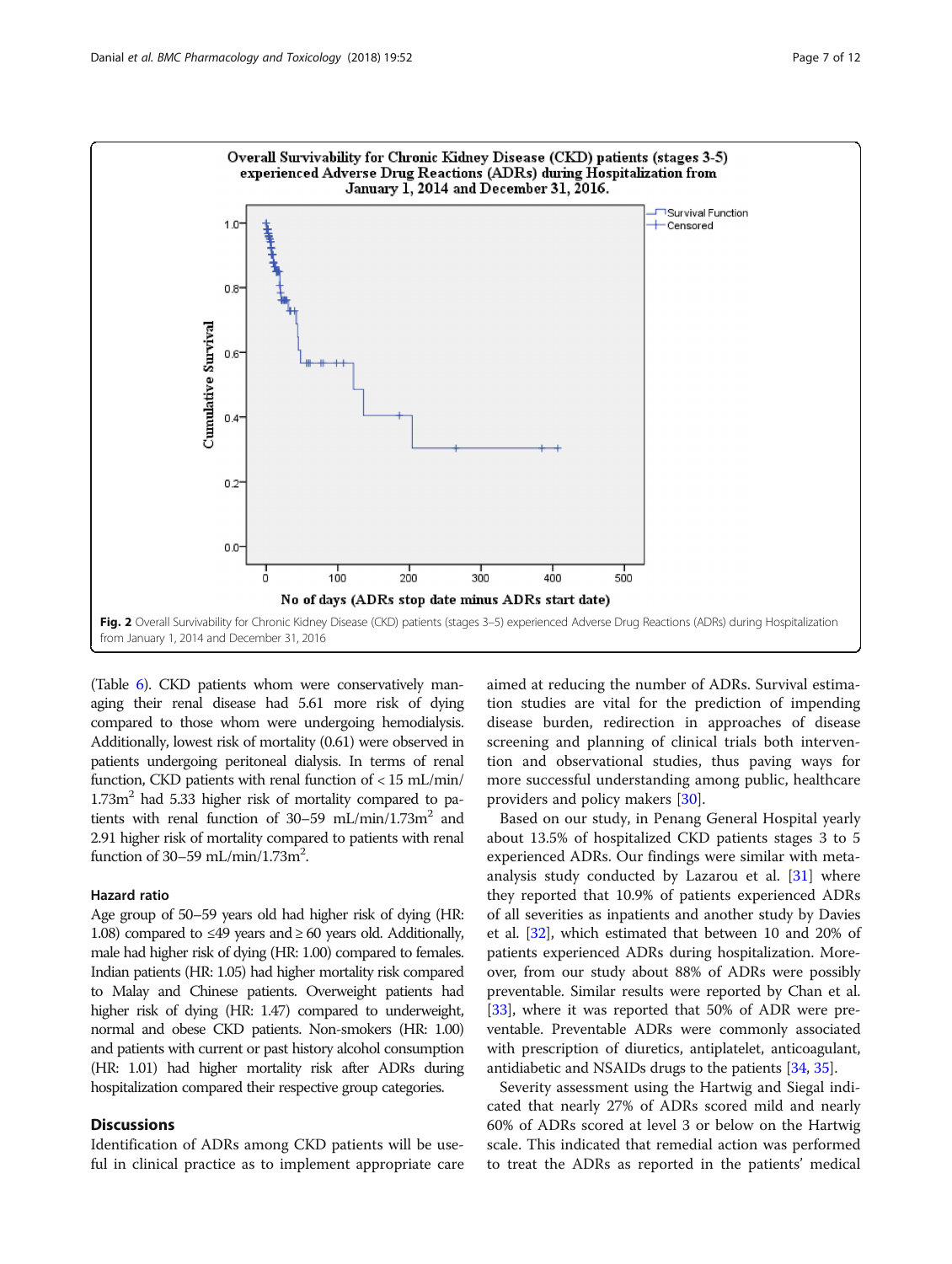| Variables                        | Number of<br>Patients | Number of<br>Events       |       | Survivalibility (%)  |       |      |      |                         | Comparison $p$ | -value $^a$ |
|----------------------------------|-----------------------|---------------------------|-------|----------------------|-------|------|------|-------------------------|----------------|-------------|
|                                  | n                     | $\boldsymbol{\mathsf{n}}$ |       | 3 days 6 days 9 days |       |      |      | 12 days 15 days 18 days |                |             |
| Overall Survivalibility          | 160                   | 28                        | 96.7  | 94.2                 | 87.7  | 86.4 | 86.4 | 85.0                    |                |             |
| Age category                     |                       |                           |       |                      |       |      |      |                         |                | 0.927       |
| $\leq$ 49 years                  | 41                    | $\overline{7}$            | 95.1  | 95.1                 | 95.1  | 91.3 | 86.2 | 86.2                    |                |             |
| 50-59 years                      | 40                    | 8                         | 97.1  | 97.1                 | 97.1  | 85.6 | 85.6 | 85.6                    |                |             |
| $\geq 60$ years                  | 79                    | 13                        | 97.3  | 92.5                 | 84.2  | 84.2 | 84.2 | 84.2                    |                |             |
| Gender                           |                       |                           |       |                      |       |      |      |                         |                | 0.787       |
| Male                             | 92                    | 15                        | 96.6  | 96.6                 | 91.3  | 84.7 | 84.7 | 84.7                    |                |             |
| Female                           | 68                    | 13                        | 96.9  | 91.1                 | 88.7  | 88.7 | 85.5 | 85.5                    |                |             |
| Ethnicity                        |                       |                           |       |                      |       |      |      |                         |                | 0.796       |
| Malay                            | 52                    | 8                         | 97.8  | 97.8                 | 97.8  | 90.4 | 86.1 | 86.1                    |                |             |
| Chinese                          | 68                    | 11                        | 96.8  | 90.6                 | 80.0  | 80.0 | 80.0 | 80.0                    |                |             |
| Indian                           | 38                    | 9                         | 94.7  | 94.7                 | 94.7  | 94.7 | 94.7 | 94.7                    |                |             |
| <b>BMI</b> category              |                       |                           |       |                      |       |      |      |                         |                | 0.206       |
| Underweight                      | 17                    | 3                         | 93.3  | 93.3                 | 84.0  | 84.0 | 63.0 | 63.0                    |                |             |
| Normal                           | 69                    | 11                        | 94.0  | 92.0                 | 92.0  | 92.0 | 92.0 | 92.0                    |                |             |
| Overweight                       | 54                    | 11                        | 100.0 | 94.7                 | 85.3  | 77.9 | 73.0 | 73.0                    |                |             |
| Obese                            | 20                    | 3                         | 100.0 | 100.0                | 100.0 | 93.8 | 93.8 | 93.8                    |                |             |
| Smoking                          |                       |                           |       |                      |       |      |      |                         |                | 0.943       |
| No                               | 119                   | 21                        | 97.3  | 95.2                 | 89.9  | 86.5 | 84.5 | 84.5                    |                |             |
| Yes                              | 41                    | $\overline{\phantom{a}}$  | 95.1  | 91.2                 | 91.2  | 86.6 | 86.6 | 86.6                    |                |             |
| Alcohol consumption              |                       |                           |       |                      |       |      |      |                         |                | 0.647       |
| No                               | 137                   | 24                        | 96.9  | 94.0                 | 87.7  | 86.2 | 84.5 | 84.5                    |                |             |
| Yes                              | 23                    | $\overline{4}$            | 95.7  | 95.7                 | 95.7  | 87.7 | 87.7 | 87.7                    |                |             |
| Renal replacement therapy        |                       |                           |       |                      |       |      |      |                         |                | 0.050       |
| a. Hemodialysis                  | 61                    | 9                         | 100.0 | 100.0                | 97.8  | 94.9 | 94.9 | 94.9                    | a vs b         | 0.874       |
| b. Peritoneal dialysis           | 12                    | $\overline{2}$            | 91.7  | 91.7                 | 91.7  | 91.7 | 91.7 | 91.7                    | a vs c         | 0.019       |
| c. Conservative<br>management    | 87                    | 17                        | 95.2  | 90.1                 | 83.6  | 78.4 | 75.1 | 75.1                    | b vs c         | 0.293       |
| Renal function                   |                       |                           |       |                      |       |      |      |                         |                | 0.347       |
| 30-59 mL/min/1.73m <sup>2</sup>  | 49                    | 3                         | 100.0 | 100.0                | 100.0 | 87.4 | 87.4 | 87.4                    |                |             |
| 15-29 mL/min/1.73m <sup>2</sup>  | 29                    | $\overline{7}$            | 93.0  | 93.0                 | 82.6  | 76.7 | 69.8 | 69.8                    |                |             |
| $<$ 15 mL/min/1.73m <sup>2</sup> | 82                    | 18                        | 96.2  | 92.0                 | 88.6  | 88.6 | 88.6 | 88.6                    |                |             |

<span id="page-7-0"></span>Table 5 Survivability of the CKD patients after ADR event

Note: <sup>a</sup>survival analysis using Kaplan-Meier

records. The reported remedial action was either discontinuation of the suspected drug alone and/or treating with the corrective drug. The outcome of the remedial action resulted in additional laboratory investigations, extra procedures, increment in days of hospitalization, admission to intensive care unit and/ or death.

Least number of survivors were from age group of ≥60 years (84.2%) using Kaplan-Meier analysis. It has been reported that death is anticipated after an ADR among patients aged more than 55 years [\[31](#page-10-0), [35](#page-10-0)]. It is attributable to the presence of high levels of albuminuria with impaired level of eGFR among the older adults [[30,](#page-10-0) [36\]](#page-10-0).

In addition, in this study males were more susceptible to mortality due to ADRs compared to female. The Kaplan-Meier survival analysis revealed that the lowest survival experience for male CKD patients to be 84.7%. Inker et al. [[30](#page-10-0)], indicated that the differences between gender may be attributable to faster progression to ESRD in male compared to female, inaccuracies in estimating equations or lower levels of normal GFR in women [[37](#page-10-0), [38\]](#page-10-0). For example,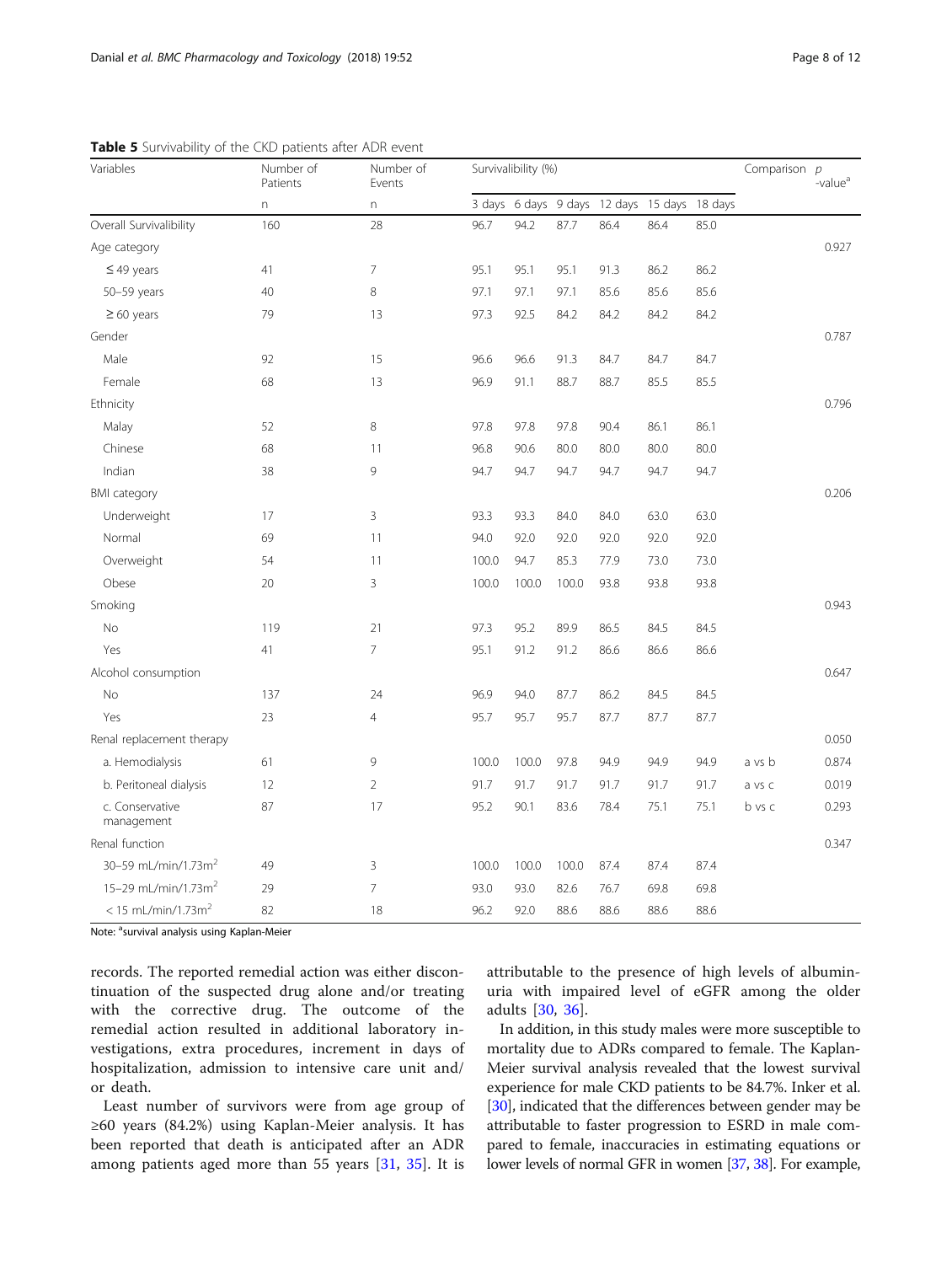| Variables                        | Cencored |      | Events           |      | Adj.          | (95% CI)      | $p$ -value <sup>c</sup> |  |
|----------------------------------|----------|------|------------------|------|---------------|---------------|-------------------------|--|
|                                  | n.       | (% ) | $\boldsymbol{n}$ | (%)  | $\mathsf{HR}$ |               |                         |  |
| Age category                     |          |      |                  |      |               |               | 0.934                   |  |
| $\leq$ 49 years                  | 34       | 82.9 | $\overline{7}$   | 25.0 | 1.00          | (ref.)        |                         |  |
| 50-59 years                      | 32       | 80.0 | $\,8\,$          | 28.6 | 1.08          | (0.34, 3.39)  |                         |  |
| $\geq 60$ years                  | 66       | 83.5 | 13               | 46.4 | 0.89          | (0.31, 2.58)  |                         |  |
| Gender                           |          |      |                  |      |               |               | 0.504                   |  |
| Male                             | 77       | 83.7 | 15               | 53.6 | 1.00          | (ref.)        |                         |  |
| Female                           | 55       | 80.9 | 13               | 46.4 | 0.69          | (0.23, 2.08)  |                         |  |
| Ethnicity                        |          |      |                  |      |               |               | 0.997                   |  |
| Malay                            | 44       | 84.6 | $\,8\,$          | 28.6 | 1.00          | (ref.)        |                         |  |
| Chinese                          | 57       | 83.8 | 11               | 39.3 | 1.02          | (0.33, 3.11)  |                         |  |
| Indian                           | 29       | 76.3 | 9                | 32.1 | 1.05          | (0.33, 3.35)  |                         |  |
| <b>BMI</b> category              |          |      |                  |      |               |               | 0.434                   |  |
| Underweight                      | 14       | 82.4 | 3                | 10.7 | 1.00          | (ref.)        |                         |  |
| Normal                           | 58       | 84.1 | 11               | 39.3 | 0.94          | (0.21, 4.25)  |                         |  |
| Overweight                       | 43       | 79.6 | 11               | 39.3 | 1.47          | (0.32, 6.75)  |                         |  |
| Obese                            | 17       | 85.0 | 3                | 10.7 | 0.42          | (0.06, 2.83)  |                         |  |
| Smoking                          |          |      |                  |      |               |               | 0.886                   |  |
| $\rm No$                         | 98       | 82.4 | 21               | 75.0 | 1.00          | (ref.)        |                         |  |
| Yes                              | 34       | 82.9 | $\overline{7}$   | 25.0 | 0.91          | (0.24, 3.37)  |                         |  |
| Alcohol consumption              |          |      |                  |      |               |               | 0.987                   |  |
| <b>No</b>                        | 113      | 82.5 | 24               | 85.7 | 1.00          | (ref.)        |                         |  |
| Yes                              | 19       | 82.6 | $\overline{4}$   | 14.3 | 1.01          | (0.20, 5.03)  |                         |  |
| Renal replacement therapy        |          |      |                  |      |               |               | 0.003                   |  |
| Hemodialysis                     | 52       | 85.2 | 9                | 32.1 | 1.00          | (ref.)        |                         |  |
| Peritoneal dialysis              | 10       | 83.3 | $\overline{2}$   | 7.1  | 0.61          | (0.11, 3.39)  |                         |  |
| Conservative management          | 70       | 80.5 | 17               | 60.7 | 5.61          | (1.94, 16.20) |                         |  |
| Renal function                   |          |      |                  |      |               |               | 0.089                   |  |
| 30-59 mL/min/1.73m <sup>2</sup>  | 46       | 93.9 | 3                | 10.7 | 1.00          | (ref.)        |                         |  |
| 15-29 mL/min/1.73m <sup>2</sup>  | 22       | 75.9 | $\overline{7}$   | 25.0 | 2.91          | (0.65, 12.96) |                         |  |
| $< 15$ mL/min/1.73m <sup>2</sup> | 64       | 82.5 | 18               | 64.3 | 5.33          | (1.18, 24.07) |                         |  |

<span id="page-8-0"></span>Table 6 Cox regression of the CKD patients after ADR event

Fan et al. [[39\]](#page-10-0) reported that the CKD-EPI equation has slight but non-significant overestimation of GFR in women compared with men. Furthermore, gender differences may also due to immunological and hormonal physiology which influences pharmacodynamics and pharmacokinetics responses, particularly in relation to cardiac and psychotropic medications [[40](#page-10-0)].

In this study, significant positive association were found between renal function and survivability after ADR events  $(r = 0.02, p < 0.05)$ . Patients whom conservatively managed renal disease (19.5%) and patients with renal function of  $<$  15 mL/min/1.73m<sup>2</sup> were at the highest risk of mortality. Metabolic changes among advanced CKD patients have been associated with impaired physical function, which includes reduced muscle function, grip strength and cognition [[41\]](#page-10-0). Furthermore, poorer degree of CKD is associated with higher frequency of the frailty syndrome and higher risk of functional decline over time [[42](#page-10-0)–[44](#page-10-0)].

Safe drug dosage is specifically influenced and associated with individual factors like physical parameters including age and weight; presence of comorbidities; physiological status including renal and hepatic function; current medications usage and previously reported history of allergies [[45](#page-10-0)]. Age influences drug pharmacokinetics and pharmacodynamics activities [\[46](#page-10-0)]. Older age influences the rapid accumulation of total body fat and inversely reduces lean muscle mass and water volume. Thus, it impairs the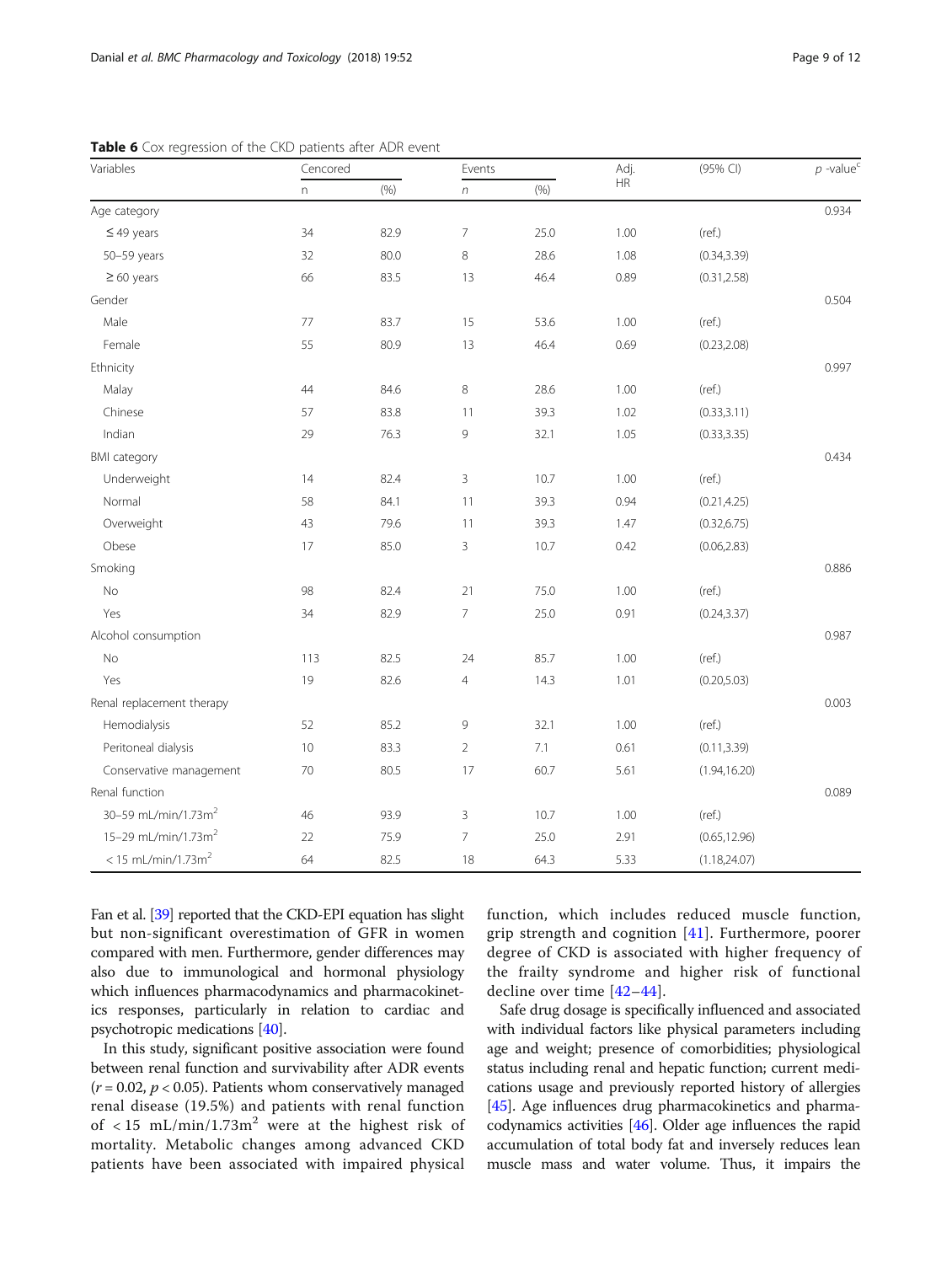Likewise, aging causes impairment of GFR like decrease in renal size, nephron function and assimilations which are accountable for comorbidities such as hypertension, diabetes and heart failure [[48](#page-10-0)]. Therefore, estimation of GFR is vital when up-taking renally eliminated drugs like dabigatran and metformin as safe dosage needed to be prescribed as to lessen the risk of an ADR [\[48\]](#page-10-0). It also have been reported that aging causes decline in liver mass and perfusion, which can adversely affect drugs with high hepatic extraction ratio such as diltiazem, opiates and warfarin [\[49\]](#page-10-0). These drugs systemic bioavailability surges with higher accumulation in serum coupled with enhanced adverse drug effect [\[47\]](#page-10-0).

Pharmacovigilance of ADRs includes detection, assessment, understanding and prevention of adverse effects or any other drug-related problem with the aim of enhancing medication safety and patient care [\[50\]](#page-11-0). Likewise, E-pharmacovigilance will be a resourceful tool in drug safety for potentially predicting an ADR likelihood by utilizing previously obtained information such as laboratory investigations [[51\]](#page-11-0). Moreover, drug safety can be established by adopting programmed electronic methods which can render information on past errors of medication and/or dosage and potential medication interactions. Beneficial attributes of electronic prescribing methods have been applauded by a recent systematic review where it was reported to reduce medical errors and adverse drug effects [[47,](#page-10-0) [52\]](#page-11-0).

### Study strengths and limitations

The strength of the current study lies in identifying the ADR event using the 3-step identification process. The study population included all ADR events recorded for 3 years continuously from multiple wards, representing all clinical specialties commonly found in most acute hospitals. Furthermore, the age distribution of our study population was comparable to figures for all in-patient admissions from other literatures. Thus, this study produces highly reliable results that represents the real-world practices. However, the study limitations were firstly, it was conducted in one hospital and there is likely to be variation between different hospitals because of differences in the local population characteristics and the specialties within the hospitals. Secondly, since this study was performed in one hospital, it may limit the generalizability of the results. Finally, survival risks for specific stages may be overestimated because it was derived using only one measurement of GFR.

### **Conclusions**

Conclusively, from this study only one ADR incident was definitely preventable and majority of other ADRs were possibly preventable. Renal replacement therapy and/or renal function were significant risk factors for mortality due to ADRs among hospitalized CKD patients stages 3 to 5. There is a need to develop a high-reliability assessment tool which can meticulously establish suitable diagnostic criteria for ADRs with universal acceptance to improvise the fundamental aspect of drug safety and evades the impending ADRs.

#### Abbreviations

ADRs: Adverse drug reactions; CKD: Chronic kidney disease; CKD-EPI: Chronic kidney disease epidemiology collaboration; eGFR: estimated glomerulus filtration; ESRD: end stage renal disease; GFR: Glomerular filtration rate

#### Acknowledgements

We would like to thank the Director General of Health Malaysia for the permission to publish this article.

#### Funding

The study was not funded in whole or in part by any research grant or funding body.

#### Availability of data and materials

The datasets generated and analysed during the current study are not publicly available due to data confidentiality policy as dictated in the study approval letter by the Medical Research & Ethics Committee (MREC), Ministry of Health Malaysia (MOH) (Ref no: [[5](#page-10-0)] KKM/NIHSEC/P16–25) but are available from the corresponding author on reasonable request.

#### Authors' contributions

DM, OLM & HMA: made substantial contributions to conception and design, acquisition of data, analysis and interpretation of data. DM, HMA & KAH: been involved in drafting the manuscript or revising it critically for important intellectual content. DM, HMA, OLM & KAH: given final approval of the version to be published. DM, HMA, OLM & KAH: agreed to be accountable for all aspects of the work in ensuring the accuracy or integrity of this study. (Danial M: DM; Hassali MA: HMA; Ong LM: OLM; Khan AH: KAH). All authors read and approved the final manuscript.

#### Ethics approval and consent to participate

The study was carried out after obtaining the approval to access the medical records for the purposes of this study from the Medical Research & Ethics Committee (MREC), Ministry of Health Malaysia (MOH). Study approval number: NMRR-15-1810-28,375(IIR).

The need to obtain consent from study participants was waived as there is no direct interaction with the study participants in accordance with the Medical Research & Ethics Committee (MREC), Ministry of Health Malaysia (MOH) regulations.

#### Consent for publication

Not Applicable.

#### Competing interests

The authors declare that they have no competing interests..

#### Publisher's Note

Springer Nature remains neutral with regard to jurisdictional claims in published maps and institutional affiliations.

#### Author details

<sup>1</sup> Discipline of Social and Administrative Pharmacy, School of Pharmaceutical Sciences, Universiti Sains Malaysia, 11800 Minden, Penang, Malaysia. <sup>2</sup>Clinical Research Center (CRC) Penang General Hospital, 10990 Jalan Residensi, Pulau Pinang, Malaysia. <sup>3</sup>Discipline of Clinical Pharmacy, School of Pharmaceutical Sciences, Universiti Sains Malaysia, 11800 Minden, Penang, Malaysia.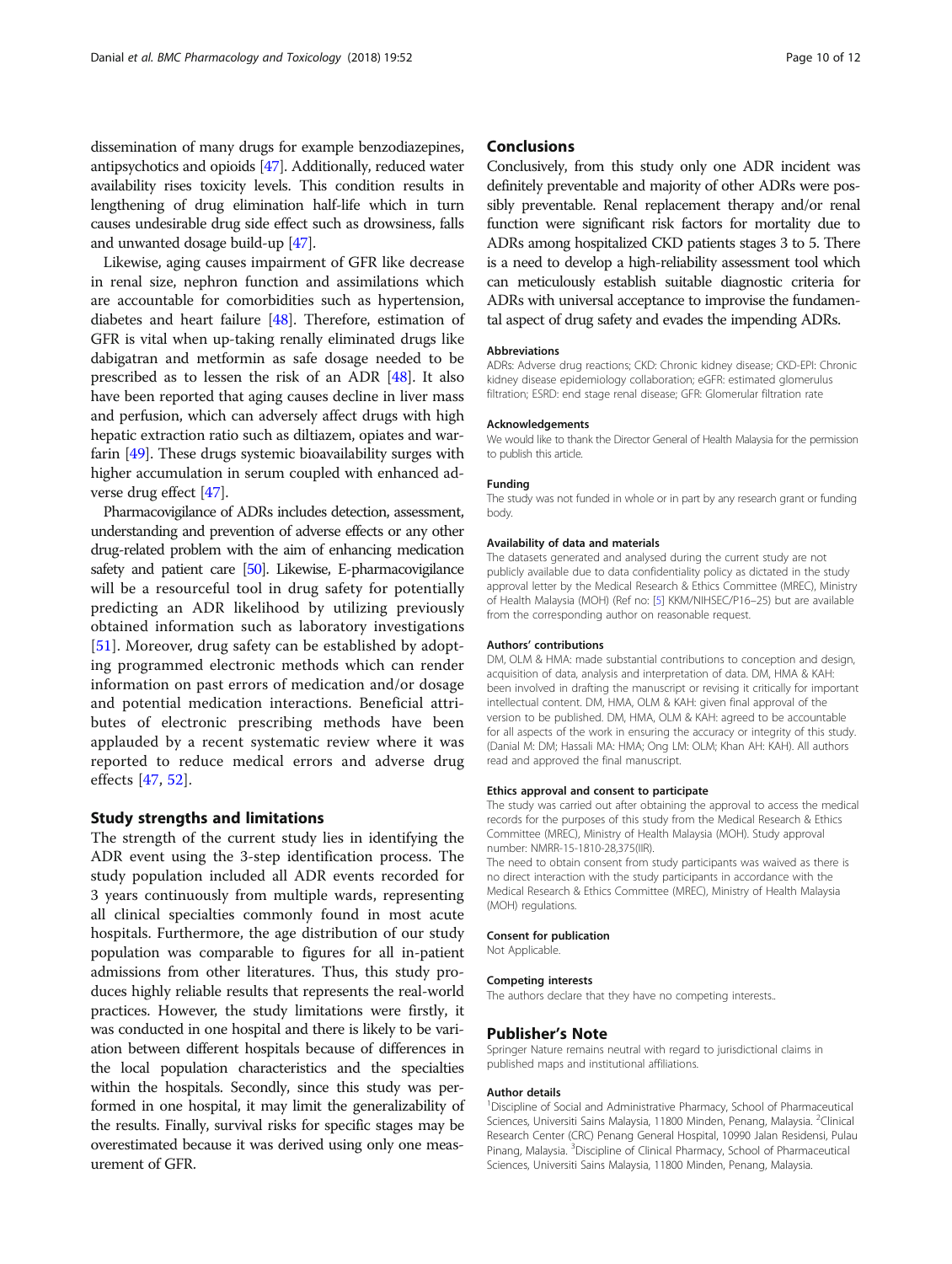#### <span id="page-10-0"></span>Received: 18 April 2018 Accepted: 14 August 2018 Published online: 29 August 2018

#### References

- 1. Tan Y, Hu Y, Liu X, Yin Z, Chen XW and Liu M. Improving drug safety: From adverse drug reaction knowledge discovery to clinical implementation. Methods (San Diego, Calif). 2016.
- 2. Hinson JA, Roberts DW, James LP. Mechanisms of acetaminophen-induced liver necrosis. Adverse Drug Reactions. Berlin, Heidelberg: Springer; 2010. p. 369–405.
- 3. Shepherd G, Mohorn P, Yacoub K, May DW. Adverse drug reaction deaths reported in United States vital statistics, 1999-2006. Ann Pharmacother. 2012;46:169–75.
- 4. Alexopoulou A, Dourakis SP, Mantzoukis D, et al. Adverse drug reactions as a cause of hospital admissions: a 6-month experience in a single center in Greece. Eur J Int Med. 2008;19:505–10.
- 5. Pirmohamed M, Breckenridge AM, Kitteringham NR, Park BK. Adverse drug reactions. BMJ. 1998;316(7140):1295–8. [https://doi.org/10.1136/bmj.316.7140.](https://doi.org/10.1136/bmj.316.7140.1295) [1295](https://doi.org/10.1136/bmj.316.7140.1295)
- 6. Khan LM, Al-Harthi SE, Saadah OI. Adverse drug reactions in hospitalized pediatric patients of Saudi Arabian University hospital and impact of pharmacovigilance in reporting ADR. Saudi Pharmaceutical J. 2013;21:261–6.
- 7. Macedo AF, Marques FB, Ribeiro CF, Teixeira F. Causality assessment of adverse drug reactions: comparison of the results obtained from published decisional algorithms and from the evaluations of an expert panel. Pharmacoepidemiol Drug Saf. 2005;14:885–90.
- 8. Alshammari TM. Drug safety: the concept, inception and its importance in patients' health. Saudi Pharmaceutical J. 2016;24:405–12.
- Hilmer SN, McLachlan AJ, Le Couteur DG. Clinical pharmacology in the geriatric patient. Fundam Clin Pharmacol. 2007;21:217–30.
- 10. Arimone Y, Begaud B, Miremont-Salame G, et al. Agreement of expert judgment in causality assessment of adverse drug reactions. Eur J Clin Pharmacol. 2005;61:169–73.
- 11. Macedo AF, Marques FB, Ribeiro CF, Teixeira F. Causality assessment of adverse drug reactions: comparison of the results obtained from published decisional algorithms and from the evaluations of an expert panel, according to different levels of imputability. J Clin Pharm Ther. 2003;28:137–43.
- 12. Khan LM, Al-Harthi SE, Osman AMM, Sattar MAAA, Ali AS. Dilemmas of the causality assessment tools in the diagnosis of adverse drug reactions. Saudi Pharmaceutical J. 2016;24:485–93.
- 13. Hartwig SC, Siegel J, Schneider PJ. Preventability and severity assessment in reporting adverse drug reactions. Am J Hosp Pharm. 1992;49:2229–32.
- 14. Hartwig SC, Denger SD, Schneider PJ. Severity-indexed, incident report-based medication error-reporting program. Am J Hosp Pharm. 1991;48:2611–6.
- 15. Schimmel EM. The Hazards of Hospitalization. Ann Intern Med. 1964;60:100–10.
- 16. Aronson J. Stephens' detection of new adverse drug reactions, 5th edn. Br J Clin Pharmacol. 2004;58(2):227. [https://doi.org/10.1111/j.1365-2125.2004.](https://doi.org/10.1111/j.1365-2125.2004.02121.x) 02121.x
- 17. Rawlins MD and Thompson JW. Pathogenesis of adverse drug reactions. In: (ed.) DD, (ed.). In Textbook of Adverse Reactions 1977, p. 44.
- 18. Matsushita K, Mahmoodi BK, Woodward M, et al. Comparison of risk prediction using the CKD-EPI equation and the MDRD study equation for estimated glomerular filtration rate. JAMA. 2012;307:1941–51.
- 19. Tangri N, Kitsios GD, Inker LA, et al. Risk prediction models for patients with chronic kidney disease: a systematic review. Ann Intern Med. 2013; 158:596–603.
- 20. Rigatto C, Sood MM, Tangri N. Risk prediction in chronic kidney disease: pitfalls and caveats. Curr Opin Nephrol Hypertens. 2012;21:612–8.
- 21. Pirmohamed M, James S, Meakin S, et al. Adverse drug reactions as cause of admission to hospital: prospective analysis of 18 820 patients. BMJ (Clinical research ed). 2004;329:15–9.
- 22. Wiggins BS, Saseen JJ, Page RL 2nd, Reed BN, Sneed K, Kostis JB, Lanfear D, Virani S, Morris PB; on behalf of the American Heart Association Clinical Pharmacology Committee of the Council on Clinical Cardiology; Council on Hypertension; Council on Quality of Care and Outcomes Research; and Council on Functional Genomics and Translational Biology. Recommendations for management of clinically significant drug-drug interactions with statins and select agents used in patients with cardiovascular disease: a scientific statement from the American Heart Association. Circulation. 2016;134:e468–e495. [https://doi.org/10.1161/CIR.](https://doi.org/10.1161/CIR.0000000000000456) [0000000000000456](https://doi.org/10.1161/CIR.0000000000000456).
- 23. Levey AS, Stevens LA, Schmid CH, et al. A new equation to estimate glomerular filtration rate. Ann Intern Med. 2009;150:604–12.
- 24. Edwards IR, Aronson JK. Adverse drug reactions: definitions, diagnosis, and management. Lancet (London, England). 2000;356:1255–9.
- 25. Rawlins MD, Thompson JW. Mechanisms of adverse drug reactions. In: Davies DM, editor. Textbook of Adverse Drug Reactions. Oxford: Oxford University Press; 1991. p. 18–45.
- 26. Naranjo CA, Busto U, Sellers EM, et al. A method for estimating the probability of adverse drug reactions. Clin Pharmacol Ther. 1981;30:239–45.
- 27. Hallas J, Harvald B, Gram LF, et al. Drug related hospital admissions: the role of definitions and intensity of data collection, and the possibility of prevention. J Intern Med. 1990;228:83–90.
- 28. Cox DR. Regression Models and Life-tables. J R Stat Soc Ser B Methodol. 1972;34:187–220.
- 29. Cox DR, Oakes D. Analysis of Survival Data. 1st ed. London: Chapman and Hall; 1984, p. 212.
- 30. Inker LA, Tighiouart H, Aspelund T, et al. Lifetime risk of stage 3-5 CKD in a community-based sample in Iceland. Clin J Am Soc Nephrol. 2015; 10:1575–84.
- 31. Lazarou J, Pomeranz BH, Corey PN. Incidence of adverse drug reactions in hospitalized patients: a meta-analysis of prospective studies. JAMA. 1998; 279:1200–5.
- 32. Davies EC, Green CF, Taylor S, Williamson PR, Mottram DR, Pirmohamed M. Adverse drug reactions in hospital in-patients: a prospective analysis of 3695 patient-episodes. PLoS One. 2009;4:e4439.
- 33. Chan M, Nicklason F, Vial JH. Adverse drug events as a cause of hospital admission in the elderly. Intern Med J. 2001;31:199–205.
- 34. Howard RL, Avery AJ, Slavenburg S, et al. Which drugs cause preventable admissions to hospital? A systematic review. Br J Clin Pharmacol. 2007;63:136–47.
- 35. Budnitz DS, Lovegrove MC, Shehab N, Richards CL. Emergency hospitalizations for adverse drug events in older Americans. N Engl J Med. 2011;365:2002–12.
- 36. Hallan SI, Matsushita K, Sang Y, et al. Age and association of kidney measures with mortality and end-stage renal disease. JAMA. 2012;308:2349–60.
- 37. Grams ME, Chow EK, Segev DL, Coresh J. Lifetime incidence of CKD stages 3-5 in the United States. Am J Kidney Dis. 2013;62:245–52.
- 38. Kvasz M, Allen IE, Gordon MJ, et al. Adverse drug reactions in hospitalized patients: a critique of a meta-analysis. MedGenMed. 2000;2:E3.
- 39. Fan L, Levey AS, Gudnason V, et al. Comparing GFR estimating equations using cystatin C and creatinine in elderly individuals. J Am Soc Nephrol. 2015;26:1982–9.
- 40. Soldin OP, Chung SH, Mattison DR. Sex differences in drug disposition. J Biomed Biotechnol. 2011;2011:187103.
- 41. Doyle EM, Sloan JM, Goodbrand JA, et al. Association between kidney function, rehabilitation outcome, and survival in older patients discharged from inpatient rehabilitation. Am J Kidney Dis. 2015;66:768–74.
- 42. Walker SR, Gill K, Macdonald K, et al. Association of frailty and physical function in patients with non-dialysis CKD: a systematic review. BMC Nephrol. 2013;14:228.
- 43. Bowling CB, Sawyer P, Campbell RC, Ahmed A, Allman RM. Impact of chronic kidney disease on activities of daily living in community-dwelling older adults. J Gerontol A Biol Sci Med Sci. 2011;66(6):689–94. [https://doi.](https://doi.org/10.1093/gerona/glr043) [org/10.1093/gerona/glr043](https://doi.org/10.1093/gerona/glr043)
- 44. Fried LF, Lee JS, Shlipak M, Chertow GM, Green C, Ding J, Harris T, Newman AB. Chronic kidney disease and functional limitation in older people: health, aging and body composition study. J Am Geriatr Soc. 2006;54(5):750–56. <https://doi.org/10.1111/j.1532-5415.2006.00727.x>
- 45. Ageno W, Gallus AS, Wittkowsky A, Crowther M, Hylek EM, Palareti G. Oral anticoagulant therapy: antithrombotic therapy and prevention of thrombosis, 9th ed: American College of Chest Physicians Evidence-Based Clinical Practice Guidelines. Chest. 2012;141:e44S–88S.
- 46. Mangoni AA, Jackson SHD. Age-related changes in pharmacokinetics and pharmacodynamics: basic principles and practical applications. Br J Clin Pharmacol. 2004;57:6–14.
- 47. Lavan AH, Gallagher P. Predicting risk of adverse drug reactions in older adults. Therapeutic Advances in Drug Safety. 2016;7:11–22.
- 48. Gottdiener JS, Arnold AM, Aurigemma GP, et al. Predictors of congestive heart failure in the elderly: the cardiovascular health study. J Am Coll Cardiol. 2000;35:1628–37.
- 49. Woodhouse KW, Wynne HA. Age-related changes in liver size and hepatic blood flow. Clin Pharmacokinet. 1988;15:287–94.